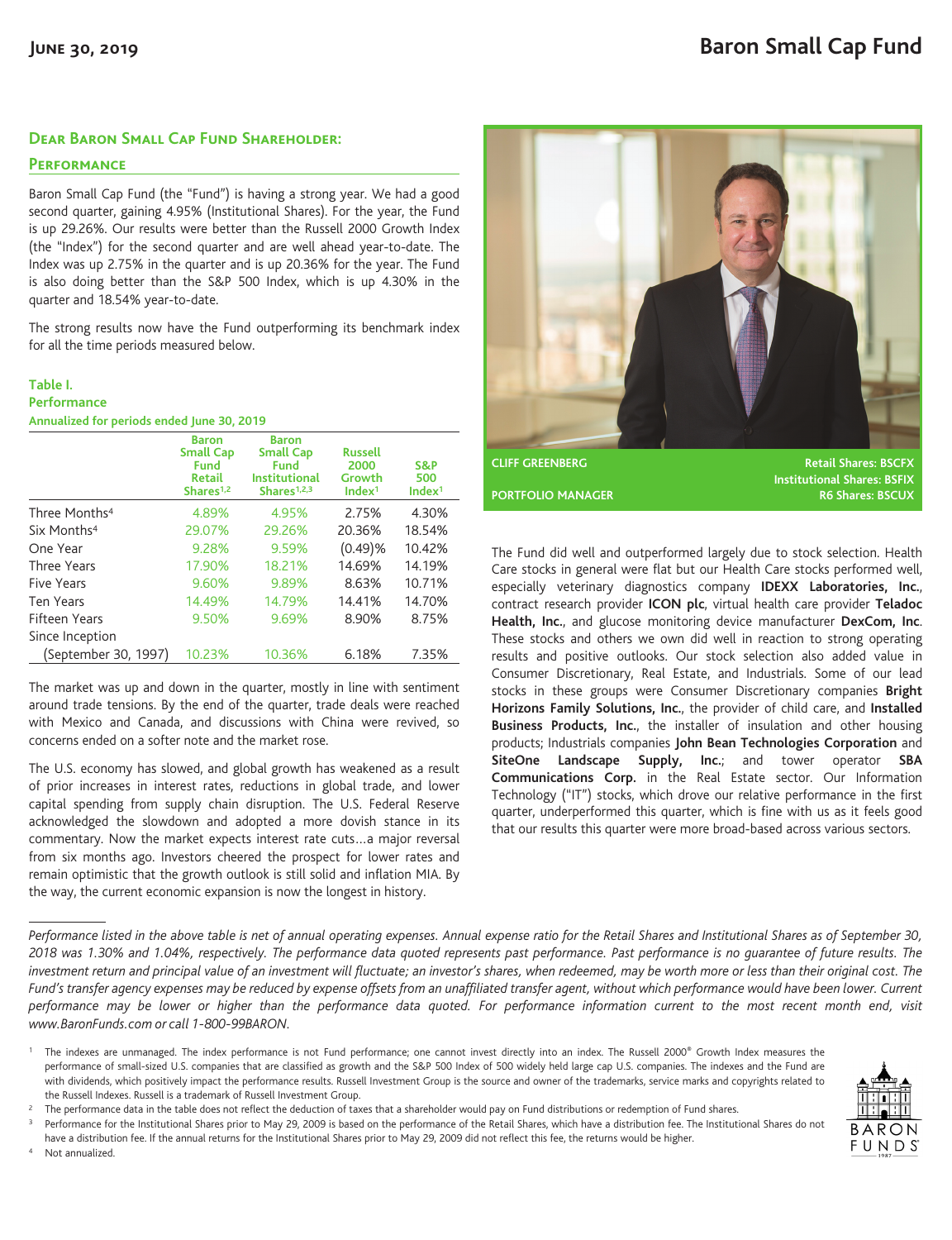On a relative basis, our tilt towards high-quality and lower-volatility stocks helped our performance. Also, larger-cap stocks did better than smaller ones, and the Fund skews higher in market cap than the Index because we hold our winners for the long term, which has added much value and benefited our shareholders greatly.

## **Table II.**

#### **Top contributors to performance for the quarter ended June 30, 2019**

|                                        | Percent<br><b>Impact</b> |
|----------------------------------------|--------------------------|
| IDEXX Laboratories, Inc.               | 0.59%                    |
| John Bean Technologies Corporation     | 0.58                     |
| SiteOne Landscape Supply, Inc.         | 0.50                     |
| The Trade Desk                         | 0.49                     |
| Bright Horizons Family Solutions, Inc. | 0.49                     |

**IDEXX Laboratories, Inc.**, the leading provider of diagnostics to veterinarians, reported robust financial results and the shares rose nicely. The company reported double-digit organic revenue growth and 12% recurring revenue growth. The installed base of instruments was up 21%, and new offerings being rolled out on the platform are being well received. U.S. lab growth grew 15%, as IDEXX continues to gain share because of proprietary tests and superior service. Margins grew over 200 basis points, and the company continued to repurchase its shares. All in all, an excellent quarter. Subsequently, it was reported that the company's CEO, who we revere and treasure, was in a serious biking accident. We wish him the best.

Shares of **John Bean Technologies Corporation** ("JBT"), a leading global provider of equipment and solutions to the food processing and air transport industries, rose after reporting strong results for the quarter and raising guidance for the year. JBT also announced two acquisitions, spending about \$350 million. Both companies sell technological solutions to the poultry industry and are in keeping with the company's desire to automate food production. Part of the thesis for our investment is that these industries are very fragmented, and that JBT can play a role in consolidating the businesses in an accretive fashion and increase the organic growth of the targets by extending their global reach, professionalizing their operations, and incorporating the products in its larger sales and service organization. We retain our conviction that JBT can continue to grow organically and inorganically and thereby compound its earnings at a faster pace than most industrials.

**SiteOne Landscape Supply, Inc.** is the largest distributor of wholesale supplies to the landscape trade in the U.S., selling a wide range of irrigation, agronomics, hardscape, and nursery products. The company reported good results and reiterated guidance. The stock responded well. The company's share price had been depressed as weather negatively affected prior results, and higher interest rates held the stock price back on fear that housing starts would decline, which hasn't played out. We have been involved since the company's IPO and remain excited about the company's ability to: become the dominant player in a large and highly fragmented market; improve the way that business is conducted; serve its customers better with improved service, product, prices, and convenience; make significant and highly accretive acquisitions; and, in time, run the business at a significantly higher margin. This should lead to great value creation. The runway is very long, as SiteOne now has about 11% market share with the aspiration of increasing its position by three- or four-fold. Management is very strong, and we have great faith in its vision and execution.

**The Trade Desk**, the leading internet advertising demand-side platform, enables advertisers and their agencies to purchase digital ads more effectively. The company continues to report incredible results; this quarter's revenues rose over 40%, and the stock continues to soar. The company outlined how enormous the opportunity is for growth, in that programmatic advertising has just 10% penetration of total advertising. Also, the company is just entering the Chinese advertising market, which offers great promise. The stock also benefited from issues at Google and Facebook, as advertisers seek to diversify their spending to other sites. The shares now trade at a full multiple (30 times forward EBITDA) and has over a \$10 billion market cap (we bought in at \$1.7 billion about two and a half years ago!!), and we sold some stock to take profits and moderate position size after the great run.

Shares of **Bright Horizons Family Solutions, Inc.**, the leading provider of high-quality, corporate-sponsored child care, rose in the second quarter after beating Street expectations across the board. Bright Horizons is a unique company in that it has had over 20 years of sustained sales and margin growth and has a very stable, visible, and consistent business model based on long-term contracts, and over 95% client retention. The company has added new lines of business and is expanding its business internationally to extend its growth horizon. The rate of earnings growth has modestly slowed over the last couple of years as the company digested a lower margin acquisition and spent heavily on technological improvements to its offerings. Now it is on the cusp of faster growth, as the company benefits from its investments and also as its "consortium" centers mature and add to profitability. This inflection in growth has led to multiple expansion.

Other stocks we own that rose over 20% in the quarter but affected performance less are **Installed Building Products, Inc.**, **RBC Bearings Incorporated**, **DexCom, Inc.**, **Cantel Medical Corp.**, **Endava plc**, **Revolve Group**, **Abcam plc**, **Summit Materials, Inc.**, **The Real Real, Inc.**, and **Pagerduty, Inc.**

#### **Table III.**

**Top detractors from performance for the quarter ended June 30, 2019**

|                           | Percent<br><b>Impact</b> |
|---------------------------|--------------------------|
| 2U, Inc.                  | $-1.02%$                 |
| GTT Communications, Inc.  | $-0.93$                  |
| Red Rock Resorts, Inc.    | $-0.30$                  |
| Cision Ltd.               | $-0.30$                  |
| PRA Health Sciences, Inc. | $-0.24$                  |

**2U, Inc.**, an education technology service provider that enables universities to deliver high-quality online degree programs, fell a lot after reporting disappointing results. The company lowered guidance for revenue growth. Partner universities became more selective and lowered admission rates, and the delayed launch of an important program will result in only one cohort being seated this year. The company recently announced a large and meaningful acquisition of Trilogy, a company that provides tech bootcamps and training, which along with the GetSmarter purchase last year, has significantly diversified 2U's revenues. With the issues in the base business, many investors view these purchases with skepticism and uncertainty rather than with excitement, and the shares are in the penalty box for the time being.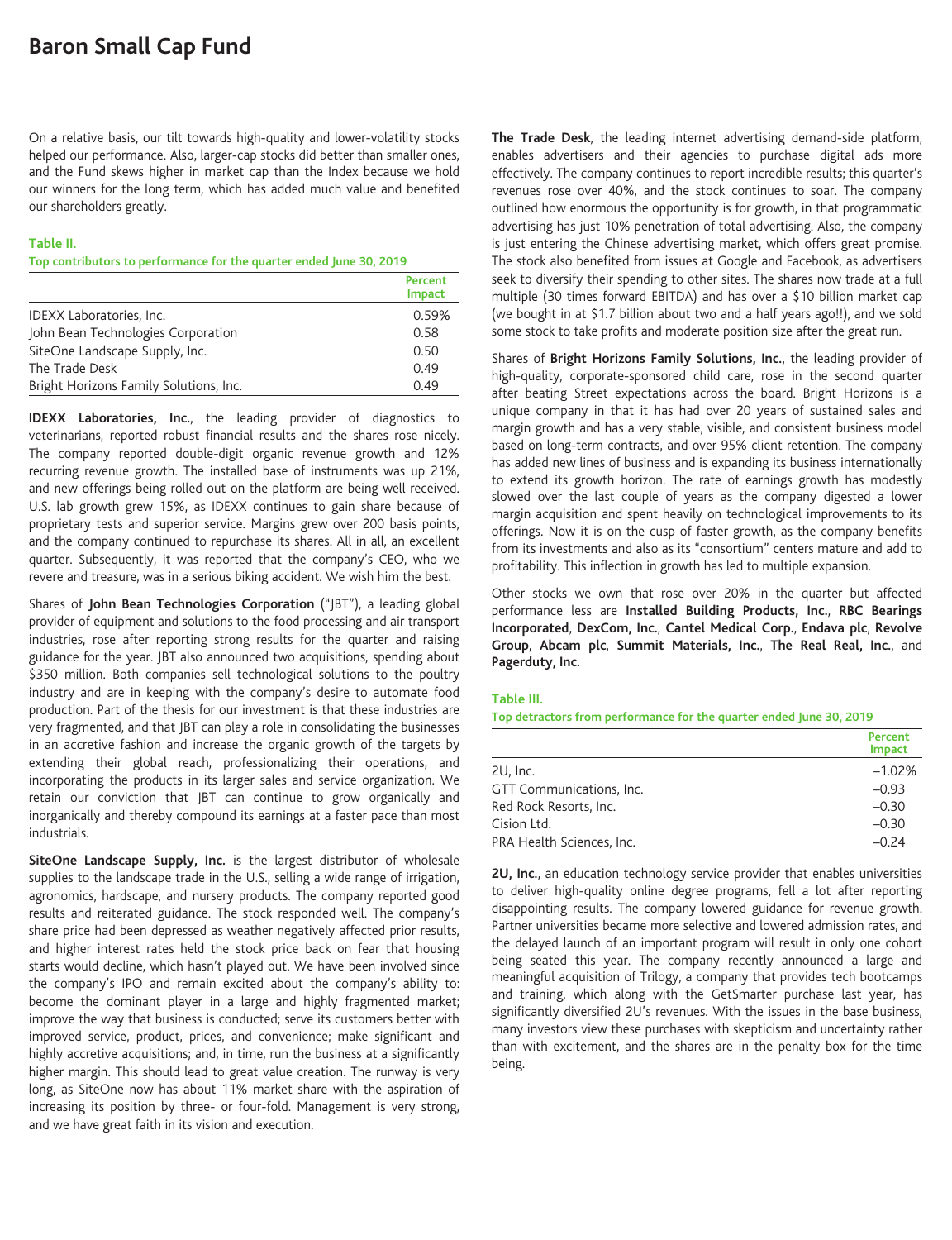**GTT Communications, Inc.**, a multi-national telecommunications service provider to large enterprises, reported negative revenue growth in the first quarter and pushed out the timetable for the return to positive organic growth, and the stock was punished. The combination of high leverage, a large short position, and weak current results is calamitous. Management believes that the shortfall has to do exclusively with an understaffed sales force and is focused on adding headcount and quickening training. We are disappointed in the poor execution and had sold some stock before the miss was reported, but we still do like the opportunity and respect the management, so we have maintained the bulk of our position, and we believe it is wise to wait until results improve.

Shares of **Red Rock Resorts, Inc.**, a leading casino owner and operator focused on the Las Vegas locals' market, declined in the quarter after reporting lackluster results, and as other casino companies missed estimates. The company is finishing two large renovations of owned casinos, and the market is somewhat concerned over the pace of the ramp of the renovated Palms hotel. We think the project will be a success and are less focused on near-term results. We also believe that the stock traded down to a multiple which understates the value of the business once the new projects scale and the company uses some free cash flow to reduce leverage. We added to our holding on weakness.

**Cision Ltd.**, the SaaS software provider to public relations and earned media industries, declined in the quarter after the company announced two acquisitions to expand the company's offerings. The company explained that the acquisitions fit its long-term objectives and had to act timely to take advantage of these opportunities. However, they are dilutive to nearterm margins and Cision issued new equity to close the transactions, which has seemingly leaked back into the market. Organic growth has improved but hasn't reached "lift off" (company term). If and when it does, we believe the balance sheet will improve and the trading multiple could expand pretty significantly, so there is great upside in the stock. We are patiently awaiting these developments.

Shares of **PRA Health Sciences, Inc.**, a global clinical research organization, fell after reporting mixed first quarter financial results. Data Solutions revenues were light, which we attribute to management turnover. Importantly, the company maintained guidance and foreshadowed that revenues should reaccelerate after a couple of quarters of slowing. The stock has been quite volatile, since results have been less consistent, and it now trades at a significant discount to other contract research organizations. We like the business, the company, and management. We have been shareholders since it has been public, and we believe the multiple should expand if results revert to prior consistent growth.

The other stock we own that was down over 20% in the quarter was **Covetrus, Inc.**

# **Portfolio Structure**

As of June 30, 2019, the Fund had \$4.2 billion under management. The top 10 holdings made up 30.3% of the Fund. We owned 73 stocks.

### **Table IV.**

#### **Top 10 holdings as of June 30, 2019**

|                                        | Year<br><b>Acquired</b> | <b>Ouarter End</b><br><b>Investment</b><br>Value<br>(millions) | Percent of<br><b>Net Assets</b> |
|----------------------------------------|-------------------------|----------------------------------------------------------------|---------------------------------|
| Guidewire Software, Inc.               | 2012                    | \$167.3                                                        | 4.0%                            |
| Gartner, Inc.                          | 2007                    | 165.0                                                          | 4.0                             |
| Bright Horizons Family Solutions, Inc. | 2013                    | 124.5                                                          | 3.0                             |
| SBA Communications Corp.               | 2004                    | 123.7                                                          | 3.0                             |
| Waste Connections, Inc.                | 2016                    | 119.5                                                          | 2.9                             |
| IDEXX Laboratories, Inc.               | 2008                    | 117.0                                                          | 2.8                             |
| The Trade Desk                         | 2017                    | 113.9                                                          | 2.7                             |
| ICON plc                               | 2013                    | 111.6                                                          | 2.7                             |
| SiteOne Landscape Supply, Inc.         | 2016                    | 110.9                                                          | 2.7                             |
| ASGN Incorporated                      | 2012                    | 106.1                                                          | 2.5                             |

The Fund's largest weighting was in the IT sector, at 28.4% of net assets at the end of the quarter. This is down 4% from the end of the first quarter. IT stock performance wasn't as strong, and we consciously diversified our new investments to other sectors to reduce IT weightings a bit to dampen volatility. We still are well overweight IT compared to our benchmark index, as we see great long-term opportunity, especially in software companies. But we did take our foot off the gas somewhat.

We have 20.5% of the Fund invested in Industrials, which is more than the Index. However, our Industrials are not so cyclical or economically sensitive, so we don't think growth rates will moderate much in a slower overall economy. The Fund held 18.2% of its net assets in the Health Care sector, way underweight our benchmark index since we are without much in biotechnology and pharmaceuticals. We have 15.4% in Consumer Discretionary and have been able to find some new companies that are in front of changing trends in how people shop.

As discussed, trade is a wild card, since dealings between sovereign nations have been heated (potentially affecting long-term relationships), and supply chains are in flux in the short term. We are following developments closely but want to point out that only about 10% of our net assets are affected by potential near-term or long-term changes in trade relations.

We are primarily invested in businesses that we think can grow at good clips for long periods of time…. that my colleague Alex Umansky dubs as having long "duration of growth." We note that, because of technological changes, innovation, and disruption that is affecting most businesses, there are industry leaders that we have identified that we believe have significant competitive advantages and a long runway of above average growth. In my 30+ years of managing money, I don't recall an environment like this. This dovetails well with our desire to invest in companies while they are young and small and hold them as they grow and mature. It's not the easiest fit in a "small-cap" mutual fund, but we have years of experience and success in "watering our flowers" and "cutting our weeds." We sell some of our winners as they appreciate and re-invest those proceeds in new small-cap ideas.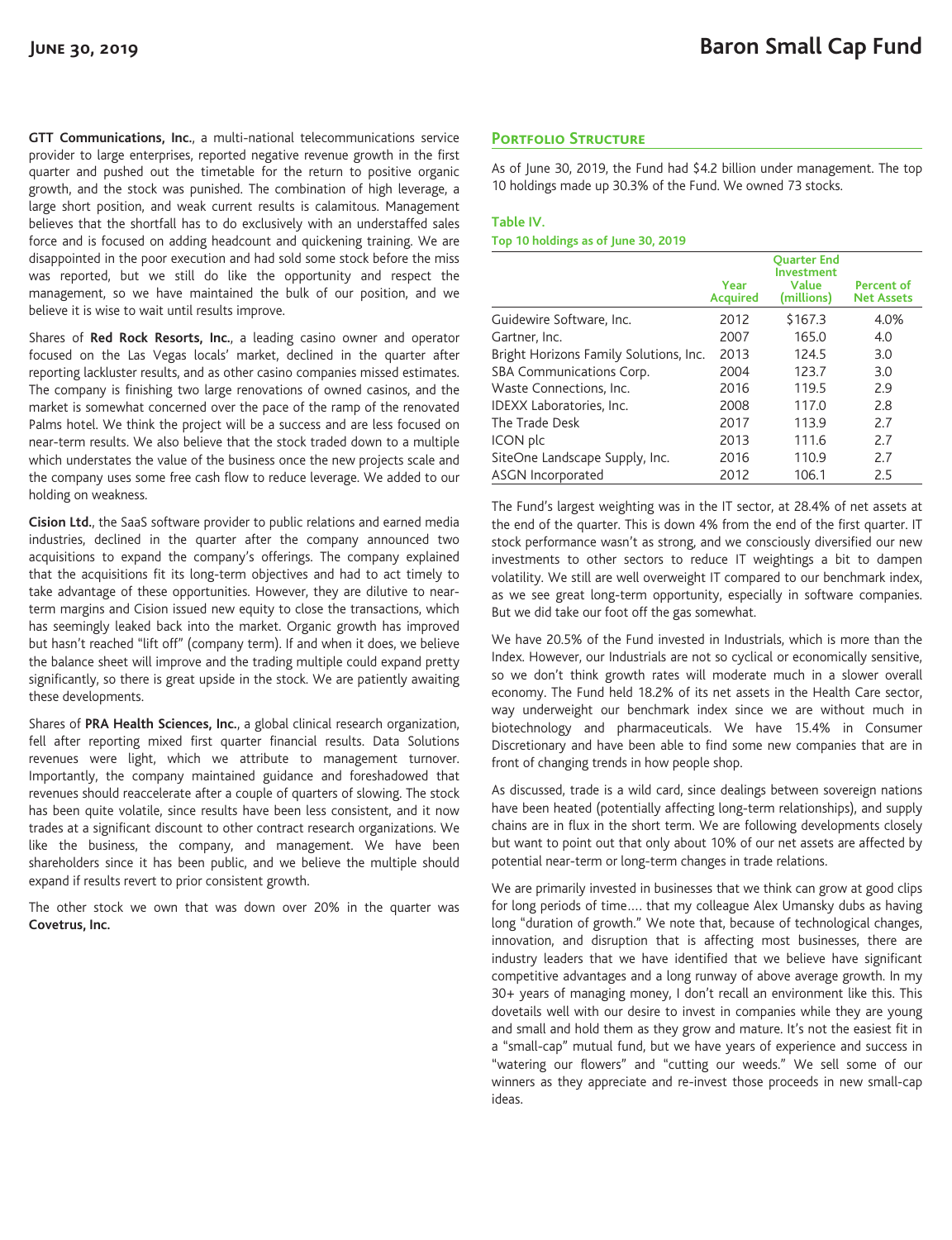At the end of the quarter, we own five stocks that are considered large caps (**SBA Communications Corp.**, **TransDigm Group, Inc.**, **IDEXX Laboratories, Inc.**, **Mettler-Toledo International, Inc.**, and **Waste Connections, Inc.**)

- We have owned them for about 15, 13, 11, 11, and 10 years, respectively.
- We bought them when they had market caps of \$235 million, \$1.1 billion, \$2.0 billion, \$2.4 billion, and \$431 million, respectively.
- We have made annualized returns in the stocks of 30%, 32%, 30%, 26%, and 22%, respectively.
- We have sold a large portion of our initial holdings over time, as per our approach, and now own 19%, 11%, 24%, 13%, and 32% of our peak positions in each, respectively.
- In aggregate, these stocks have an annualized return of 34.9%, 31.8%, and 26.0% over the last one, three, and five years, respectively.

I hope this illustrates the logic and success of our long-term approach.

# **Recent Activity**

#### **Table V.**

#### **Top net purchases for the quarter ended June 30, 2019**

|                               | Year<br><b>Acquired</b> | <b>Ouarter End</b><br><b>Market Cap</b><br>(billions) | Amount<br><b>Purchased</b><br>(millions) |
|-------------------------------|-------------------------|-------------------------------------------------------|------------------------------------------|
| Trex Company, Inc.            | 2019                    | \$4.2                                                 | \$27.8                                   |
| Endava plc                    | 2019                    | 2.2                                                   | 16.6                                     |
| Covetrus, Inc.                | 2019                    | 2.7                                                   | 14.9                                     |
| The RealReal, Inc.            | 2019                    | 2.4                                                   | 12.9                                     |
| Inspire Medical Systems, Inc. | 2019                    | 1.4                                                   | 11.9                                     |

During the second quarter, we initiated a new position in **Trex Company, Inc.** Though a new position for the Fund, Trex has been a long-term, successful holding for Baron. Trex is the dominant manufacturer and industry pioneer of wood-alternative ("composite") residential decking in the U.S. We have long admired Trex and focused on the opportunity to buy shares when they fell on disappointing first quarter earnings results. In our view, the issues that impacted first quarter results represent transitory growing pains, as the company strives to meet robust demand for its brand new, lower-priced product ("Enhance"), while bumping up against capacity constraints.

The introduction of Enhance doubles the company's addressable market, with a price more competitive with wood, which represents 83% of the decking market today. Composite accounts for approximately 17% of the U.S. decking market and is growing share by approximately 1% per year. We think Enhance will accelerate this trend as consumers increasingly choose composite over wood because composite offers similar aesthetics and costs with better performance (composites do not rot, fade, or stain). Importantly, the demand environment for Trex products remains strong, giving management confidence to announce plans to expand capacity by 70% over the next couple of years. On the heels of the Enhance rollout, we expect Trex to return to its double-digit organic growth trajectory (highteens EPS growth), and in that scenario we see potential for the stock multiple to expand.

Trex exemplifies many of the traits we seek in our new investments. Trex has approximately 50% market share (which continues to rise!) and is the most well-regarded brand. Trex has an exclusive dealership network and proprietary recycling expertise that affords it a significant distribution and cost advantage versus its peers. We think highly of CEO Jim Cline and his executive team, and their ability to use a cash-rich balance sheet to enhance shareholder value.

We made some smaller investments in new ideas as well in the quarter.

- We bought into the IPOs of two cool consumer concepts–**The RealReal, Inc.**, which is an online marketplace for authenticated luxury goods; and **Revolve Group**, an online clothing retailer selling to fashion focused millennials.
- We invested in **Endava plc**, a leading next-generation technology services provider helping accelerate disruption by delivering rapid digital evolution to enterprises. Some other Baron Funds have had successful investments in this IT service space, so we are piggybacking on their research.
- We added to our investment in **Covetrus, Inc.**, a special situation formed through the spin out of a division of a publicly traded company that merged with a high-growth service provider to the same industry. Covetrus services veterinarians by distributing supplies and drugs and providing an online pharmacy to help vets stay involved in ordering prescriptions and food for their clients/pet owners.
- We added to our investment in **Inspire Medical Systems, Inc.**, a medical device company that provides an innovative treatment option for people with moderate-to-severe Obstructive Sleep Apnea and who are unable to use or get consistent relief from CPAP.

#### **Table VI.**

#### **Top net sales for the quarter ended June 30, 2019**

|                               | Year<br><b>Acquired</b> | <b>Market</b><br>Cap<br>When<br><b>Acquired</b><br>(billions) | <b>Ouarter End</b><br>Market Cap or<br><b>Market Cap</b><br><b>When Sold</b><br>(billions) | Amount<br>Sold<br>(millions) |
|-------------------------------|-------------------------|---------------------------------------------------------------|--------------------------------------------------------------------------------------------|------------------------------|
| Ultimate Software Group, Inc. | 2008                    | \$0.7                                                         | \$10.5                                                                                     | \$82.9                       |
| TransDigm Group, Inc.         | 2006                    | 1.1                                                           | 25.7                                                                                       | 35.5                         |
| Cboe Global Markets, Inc.     | 2017                    | 8.8                                                           | 12.0                                                                                       | 20.6                         |
| Gaming and Leisure            |                         |                                                               |                                                                                            |                              |
| Properties, Inc.              | 2005                    | 4.2                                                           | 8.4                                                                                        | 19.8                         |
| Gartner, Inc.                 | 2007                    | 2.2                                                           | 14.5                                                                                       | 19.5                         |

During the quarter, we exited our long-held position in **Ultimate Software Group, Inc.** (up ten-fold since our initial purchase) when it was acquired by private equity.

We sold out of **Cboe Global Markets, Inc.**, a successful investment that had run up, was fully valued (in our opinion), and had a high market cap.

We trimmed, into strength, mid- and large-cap holdings **TransDigm Group, Inc.**, **Gartner, Inc.**, **IDEXX Laboratories, Inc.**, and **Waste Connections, Inc.**

We also sold some of our holdings in **Gaming and Leisure Properties, Inc.** and **The Trade Desk**, as the stocks increased in the quarter, and we thought it was opportune to reduce position sizes.